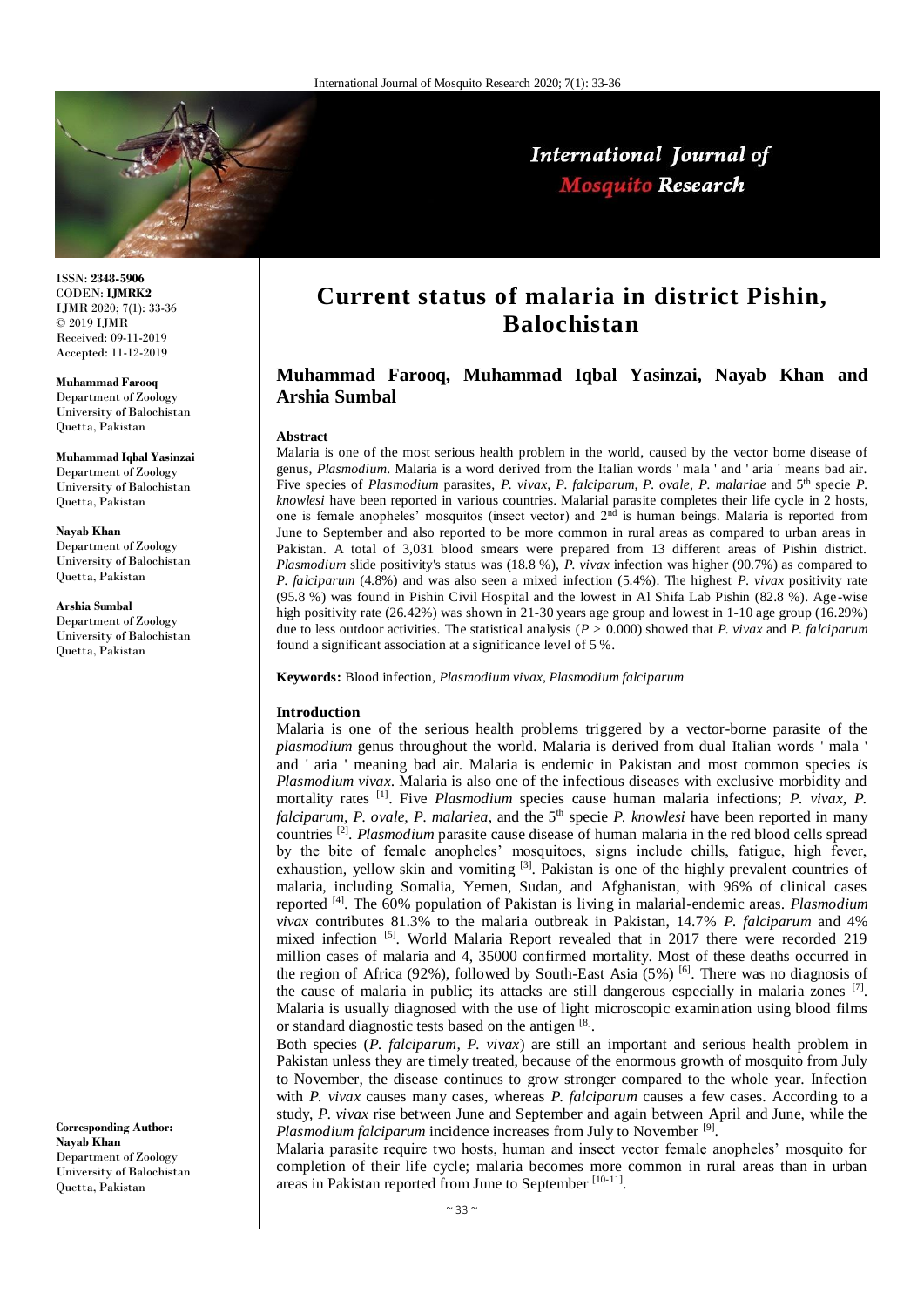Malaria is widespread in tropical and subtropical areas, which covers sub-Saharan Africa, Europe, and Latin America. Around 2000 and 2015, nearly 90% of malaria infections in Africa dropped by 37 %  $^{[12]}$ . In 2012, 207 million malaria cases were reported, of which about 0.78 million were killed with the majority of children [13].

In the middle of the temperate zone, Pakistan also exists, with most residents living in rural communities. In tropical and subtropical regions, heavy rainfall strongly favors malaria parasites. <sup>[14-15]</sup>. Aim of this study was to spot the current status of malarial infection in District Pishin Balochistan for immediate effective policies.

## **Research Methodology**

The entire study was conducted in Pishin (Rural and Urban) district. Blood samples were obtained using pricking method to detect malaria with the use of a light compound microscope.

## **Data collection**

There are usually two techniques PCD and ACD, used to diagnose malaria cases.

PCD (passive case detection) was succeeded by analyzing patient's blood that showed signs and symptoms of malaria to health laboratories.

For ACD (active case detection), home visits followed by examining the victim's blood with signs and symptoms of malaria or a history of current or near past malaria indication was used.

## **Blood film examination**

Blood slides were prepared, thick and thin films and these stained slides were examined in the lab for further identification<sup>[16]</sup>.

## **Results**

A total of 3031 Blood smears was prepared from 13 different locations of district Pishin. Variations between different locations and various hygienic conditions was evident. The present analysis (Table 1) showed that the current positivity status of *Plasmodium* slide was 18.8%,

while (Fig. 1), *P. vivax* was greater (90.7%) as compared to (Fig. 2), *P. falciparum* (4.5%), and mixed infection (5.4%). The lowest ratio (82.3%) was found in Al-Shifa Lab Pishin (Graph.1) and highest (95.8%) of *P. Vivax* was found in Civil Hospital Pishin. The Age-wise malarial status was higher in 21-30 years (26.42%) and lowest in age groups of 1-10 years (16.29%) (Table 2, Graph 2). There were similarities between different types of malaria parasites and Chi-square analysis applied in age groups  $[17]$ .

$$
\left(x^2 = cal \sum \frac{(fo - fe)^2}{fe} = 38.003\right)
$$

The value of chi-square, 38.003 (p-value= 0.000) was analyzed. There was a strong correlation at 5 % level of significance between the two attributes (*P. vivax and P. falciparum*). The current status of *P.vivax* malaria infection was greater than in other forms.



**Fig 1:** *Plasmodium vivax* (Gametocyte stage)



**Fig 2:** *Plasmodium falciparum* (Gametocyte stage)

| <b>Table 1:</b> Localities-wise status of malaria in Pishin District |  |
|----------------------------------------------------------------------|--|
|----------------------------------------------------------------------|--|

| S. No          | <b>Name of Area</b>              | No. of slides Studied | Overall no. Of +ve Slides | P.vivax      | P. Falciparum | Mixed inf.   |
|----------------|----------------------------------|-----------------------|---------------------------|--------------|---------------|--------------|
|                | Manzari                          | 231                   | 46 (19.9%)                | 42 (91.3%)   |               | $04(9.5\%)$  |
| $\overline{c}$ | Pishin City                      | 237                   | 35 (14.7%)                | 32 (91.4%)   |               | $03(9.3\%)$  |
| 3              | Huramzai                         | 246                   | 56 (22.7%)                | 53 (94.6%)   | $03(5.6\%)$   |              |
| 4              | Agha Lab Karbala                 | 278                   | 65(23.3%)                 | 59 (90.7%)   |               | $06(10.1\%)$ |
| 5              | Saranan Pishin                   | 252                   | 56 (22.2%)                | 52 (92.8%)   | 04 (7.69%)    |              |
| 6              | Yaro Pishin                      | 245                   | 41 (16.7%)                | 36 (87.8%)   |               | $05(13.8\%)$ |
| 7              | Kakar Medical Khanozai           | 242                   | 42 (17.3%)                | 39 (92.8%)   | $03(7.61\%)$  |              |
| 8              | Al-Shifa Lab Pishin              | 176                   | 34 (19.3%)                | 28 (82.3%)   | $0621.4\%$    |              |
| 9              | <b>Barshore City Lab</b>         | 161                   | 24 (14.9%)                | $19(79.1\%)$ |               | 05(26.3%)    |
| 10             | Dr Saleem Lab Thrata             | 271                   | 53 (19.5%)                | 46 (86.7%)   | $07(15.2\%)$  |              |
| 11             | Saqib Lab Ghershinan Road Pishin | 234                   | 36 (15.3%)                | 34 (94.4%)   |               | $02(5.8\%)$  |
| 12             | Civil Hospital Pishin            | 214                   | 48 (22.4%)                | 46 (95.8%)   | $02(4.3\%)$   |              |
| 13             | Danish Lab Manzaki               | 244                   | 35 (14.3%)                | $32(91.4\%)$ |               | $03(9.3\%)$  |
|                | Total                            | 3031                  | 571 (18.8%)               | 518(90.7%)   | $25(4.8\%)$   | $28(5.4\%)$  |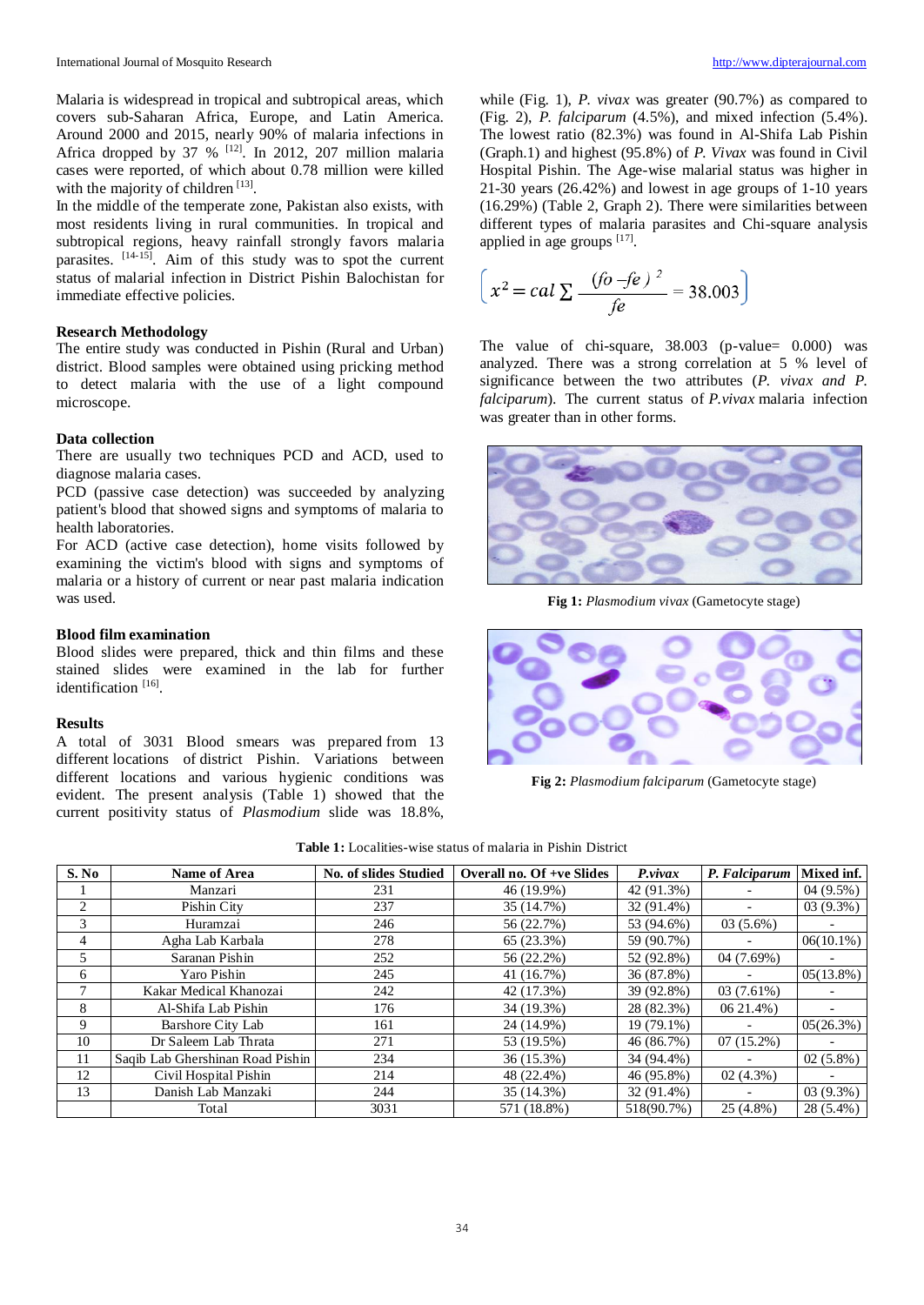| S. No. | Age groups | A total number of<br>observed slides | <b>Total number of</b><br>slides $(+$ ve) | Complete % in<br>fraction | $\left \text{Inf. } P\right $ vivax | P.falciparum<br>Inf. | Mix Inf. |
|--------|------------|--------------------------------------|-------------------------------------------|---------------------------|-------------------------------------|----------------------|----------|
|        | $1 - 10$   | 724                                  | 118                                       | 16.29                     | 109                                 |                      |          |
|        | $11 - 20$  | 775                                  | 160                                       | 20.64                     | 150                                 | 10                   |          |
|        | $21 - 30$  | 753                                  | 119                                       | 26.42                     | 117                                 |                      |          |
|        | $31 - 60$  | 779                                  | 174                                       | 22.33                     | 166                                 |                      |          |
|        | Total      | 3031                                 | 571                                       | 18.83                     | 542                                 | 12                   |          |

#### **Table 2:** Age-wise status of malaria in Pishin District

#### **Table 3:** Statistically Analysis

| Malaria parasite type |            |           |           |              |                 |  |
|-----------------------|------------|-----------|-----------|--------------|-----------------|--|
| S. No.                | Age groups | A(fo)(fe) | B(fo)(fe) | $C(fo)$ (fe) | <b>Total</b>    |  |
|                       | 1-10       | 109 112.0 |           | 9 3.5        | 118             |  |
|                       | $11 - 20$  | 150 151.8 | 10 3.3    |              | 160             |  |
|                       | $21 - 30$  | 166 165.1 |           | 8 5.1        | 17 <sub>4</sub> |  |
|                       | $31 - 60$  | 117 112.9 | 2 2.5     |              | 119             |  |
|                       | Total      | 542       |           |              | 57              |  |

#### **Discussion**

Pakistan is facing challenges in malaria control due to the shortage of experienced health workers, laboratory facilities and presumed medicines  $[2]$ . The current study showed a positivity rate of 18.8%, where *P. vivax* was higher (90.7%) compared to *P. falciparum* (4.8%) and mixed infection (5.4%). Civil Hospital Pishin was found having the highest *P. vivax* infection (95.8%), while the lowest ratio (82.3%) was found in Al-Shifa Lab Pishin. This disease infected most of the rural areas of Pakistan, the reason behind that is people working in open places, un-hygienic environment and low economic level of people. Age-wise malarial status was higher in 21-30 years (26.4%) and lower in 1-10 age groups (16.9%), due to less outdoor activity.

Similar results were shown by  $[18]$  in Killa Saifullah, with 20.0% occurrence of positive *Plasmodium* slides, where-as *P. vivax* frequency was found higher (64.7%) than *P. falciparum*, also *P. vivax* was found higher (70.5 %) in Killi Dolatzai and the lowest ratio was found in Nalisar (48.9 %). A recent work carried out by [1] in Quetta (city) district of Balochistan depicted overall positivity of 19.56 %, whereas *P.* vivax was higher (84.52%) than *P. falciparum* (6.01%) and mixed infection (12.29 %). Another work was carried out in Killa Saifullah district in Balochistan with 19.5 % effective reports, comparatively higher in *P. vivax* (64.6%) than *P. falciparum*  $(34.65\%)$  and mixed infection  $(0.7\%)$ <sup>[19]</sup>.

In Khyber Pakhtunkhwa (2011), there were 325 cases reported, followed by Punjab  $(157)$  and  $1/3$  to  $1/2$  cases were reported in the other three locations<sup>[9]</sup>. Another analysis of District Buner, Khyber Pakhtunkhwa, Pakistan revealed a higher infection rate in the age group 1-10 years  $(11.58\%)$ <sup>[20]</sup>. A high incidence in the age group (5-10 years) was recorded in Larkana (Pakistan). Improved mobility and outdoor activities can be linked to children in this age group, leading to increased chances of mosquito exposure leading to malaria [21] .

#### **Conclusion**

It is concluded that in District Pishin, Balochistan. *P. Vivax was* higher than the *P. falciparum* & mixed infection. To inhibit further prevalence of malarial parasite, all these areas visited and nearby should be checked for larval and adult mosquitoes.

#### **References**

1. Sumbal A *et al*., Frequency of Plasmodium vivax and

Plasmodium falciparum malaria in school going children of Quetta (City), Balochistan*,* International Journal of Biosciences. 2018; 13(6):43-50.

- 2. Kurd S *et al*., Prevalence of human malarial infection in school going children of district Khuzdar (city), Balochistan, International Journal of Mosquito Research. 2019; 6(6):120-123.
- 3. Kakar Q, Khan MA, Bile KME. Mediterranean. Health Journal. 2010; 16:53-55.
- 4. Ahmad T, Ullah A, Sherwani SK, Neelam. Knowledge Attitude and Practices of School going children towards Malaria. World Applied Sciences Journal. 2014; 31(4).
- 5. World Health Organization (WHO). World Malaria Report; WHO Press: Geneva, Switzerland, 2017, 33-41.
- 6. World Health Organization. World malaria report World Health Organization, 2018.
- 7. Cotter C *et al*. The changing epidemiology of malaria eradication: new strategies for new challenges*.* Lancet. 2013; 382-900:11.
- 8. Carter KH, Escalada RP, Singh P. Malaria in arthropod borne diseases Bern city: Springer International Publishing, 2017, 325-346.
- 9. Khattak AA *et al*., Prevalence and distribution of human Plasmodium infection in Pakistan Malaria Journal. 2013; 12:297.
- 10. Najeeb UK *et al*., Incidence of Malaria in Khyber Pakhtunkhwa Pakistan - A Meta-Analysis. Annuals of Reviews and Research. 2018; 3(4):555619.
- 11. Hundessa SH *et al*., Spatial and space–time distribution of *Plasmodium vivax* and *plasmodium falciparum* malaria in china, 2005-2014, Malaria Journal. 2016; 15:595.
- 12. Modrzynska K *et al*., A knockout screen of ApiAP2 genes reveals networks of interacting transcriptional regulators controlling the plasmodium life cycle. Cell Host & Microbe. 2017; 21(1):11-22.
- 13. Bhatt SJ *et al.,* The effect of malaria control on Plasmodium falciparum in Africa between 2000 and 2015. Nature. 2015; 526(72):207-211.
- 14. Greenwood BM *et al*., Malaria: progress, perils, and prospects for eradication*.* Journal of Clinical Investigation. 2008; 118(4):1266-1276.
- 15. Soomro FR, Kakar JK, Pathan GM. Malarial Parasite; slide positively rate at Shikarpur District Sindh Pakistan. Professional Medical Journal. 2009; 16:377-9.
- 16. Paniker CKJ. Text Book of Medical Parasitology, 5th Ed